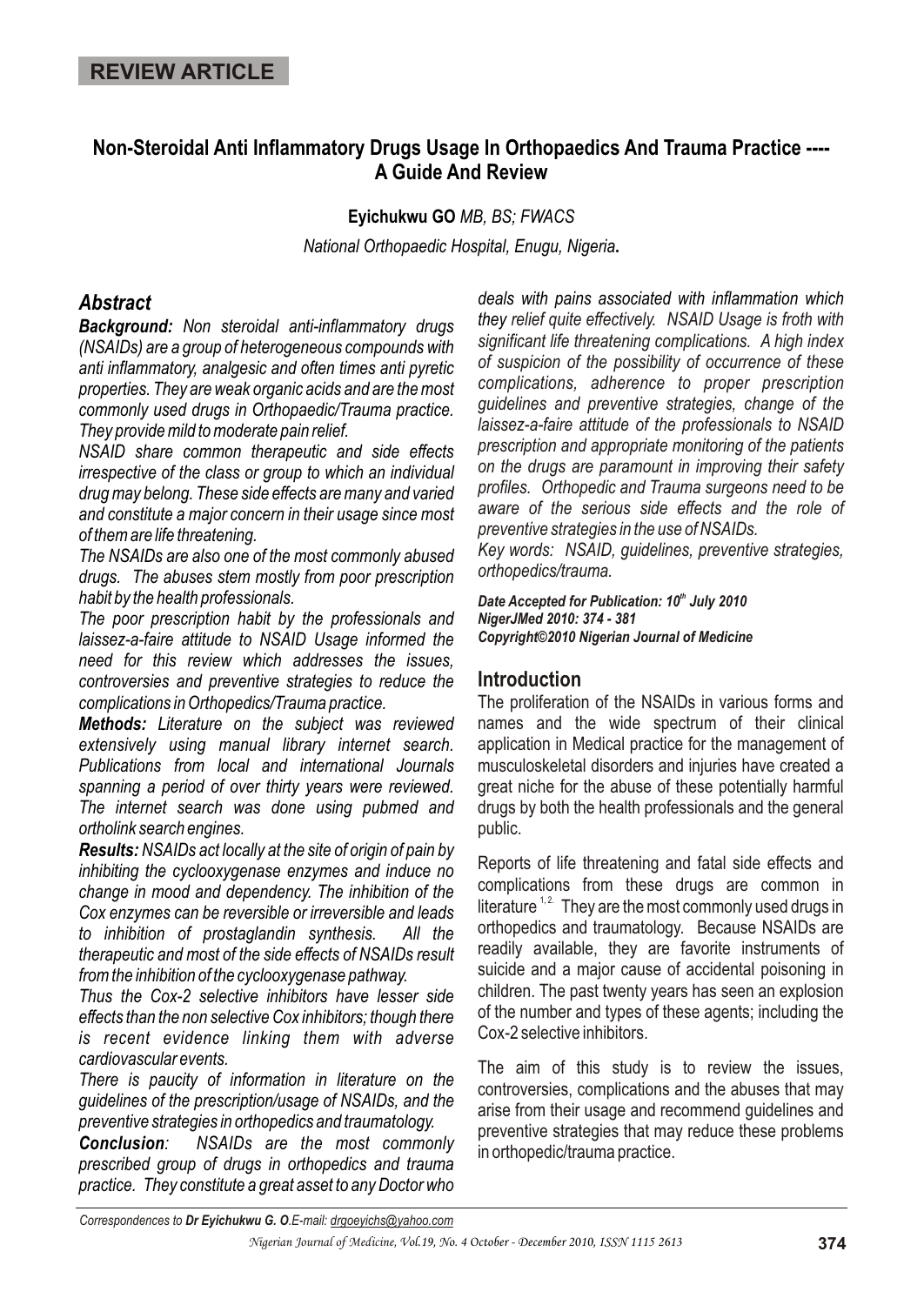**Mechanism of Action:** NSAIDs inhibit the cyclooxygenase (Cox) enzymes that catalyze the biosynthesis of prostaglandins (PG) and thromboxanes from the arachidonic acid. This inhibition could explain all the clinical actions (therapeutic and side effects) of the NSAIDs. Prostaglandins (PGD<sub>2</sub>, PGE<sub>2</sub>, PGF<sub>2</sub>, and PGI<sub>2</sub>) are synthesized in the microsomes of all cells except the red blood cells, and are released when cells are damaged or stimulated. They act on cells in the vicinity of their synthesis to exert their actions $^3$ .

The cyclooxygenase in mammalian cells exist in two isoforms, Cox-1 and Cox-2. They are highly similar in structure and chemical activities; the major difference however lies in their biological roles and genetic regulation. Cox-1 expression is constitutive in most cell types and is thought to carry out house keeping roles in the various tissues; while Cox-2 expression is induced in response to inflammatory and proliferative stimuli<sup>4</sup>.

The individual class of NSAIDs has differing modes of inhibitory activity on the Cox enzymes. Aspirin acetylates a Serine amino acid at the active site of the enzyme while indomethacin inhibition is complex and involves sites different from that of Aspirin.

Based upon their inhibiting mechanisms, Cox inhibitors can be grouped into four classes <sup>4</sup>. The drugs in the first class irreversibly inhibit the Cox enzyme by acetylating the active site of the terminal amino acid. The prototype of this group of drugs is Aspirin. Aspirin is considered Cox-1 selective since doses 10-100 folds higher than those required for Cox-1 are necessary to acetylate the Cox-2 active site $^5$ .

The second class is reversibly competitive in action. They compete with arachidonic acid for its binding site on the enzyme.

The third class exhibits a slow time dependent inhibition of the Cox isoforms. The delayed kinetics of inhibition by this class probably reflects the time necessary for formation of a salt bridge between the carboxylate of the drug and arginine 120 (Cox-1 numbering). This inhibition is also reversible. The fourth class of Cox inhibitors selectively and reversibly inhibits only Cox-2. They contain larger side-groups which penetrate the larger binding pockets of Cox-2, but their size prevents them from entering the smaller pockets of Cox-1 $4$ .

Thus the analgesic efficacy of the NSAIDs results from their action at the site of origin of the pain through the inhibition of the prostaglandins.

Other mechanisms of action of NSAIDs may exist; such as inhibition of leukotriene synthesis, lysosomal enzyme release, lipogenase activity, neutrophile aggregation and various cell membrane functions. Some newer agents such as aceclofenac can also inhibit the release of TNF, IL-1B, IL-6, and inhibit the binding of leucocytes to inflamed tissues by causing shedding of adhesion molecule (L- selectin) and thus stops propagation of inflammatory process<sup>6</sup>.

NSAIDS also have antipyretic effects which they exact by suppressing the effects of the endogenous pyrogens through the inhibition of the prostaglandins synthesis  $7$ . Fever may be caused by inflection, tissue damage, inflammation, malignancy and graft rejection etc. They produce fever by stimulating the biosynthesis of endogenous pyrogens in the phagocytic cells. The pyrogens cross the blood brain barrier into the pre-optic hypothalamic area where they induce the elevation of body temperature mediated through the release of prostaglandins. The initiation and maintenance of inflammatory response seems to depend on the PGs, especially the E and I types, since the effects produced by the injection of the PGs are strongly reminiscent of inflammation. It appears that PG cannot produce increased vascular permeability and chemostatic response without the participation of other mediators (histamine, 5HT, Bradykinin, leukotriene, chemostatic factor, etc).

The concentrations of NSAIDs that inhibit PG synthesis do not affect migration of inflammatory cells  $8^{\circ}$  Thus NSAIDs do not predispose the patients to infection.

THERAPEUTIC EFFECTS OF NSAIDS: NSAIDs have Analgesic, antipyretic and anti inflammatory therapeutic effects. There are important differences in the magnitude of the various therapeutic activities of the individual groups of NSAIDs. The reason for this variation is not clear, though differences in the sensitivity of the target tissues may be responsible. Some of them have weak antipyretic effects e.g. Piroxicam.

NSAIDs are effective against mild to moderate pains, especially those associated with inflammation. Post operative pains are therefore quite susceptible while those arising from hollow organs respond poorly.

They provide symptomatic relief from pain by suppressing the inflammation associated with the disease process, as occurs in Rheumatoid arthritis, Ankylosing spondylitis, etc. NSAIDs do not necessarily arrest the progression of the pathological process/injury to the tissues. These drugs also do not change the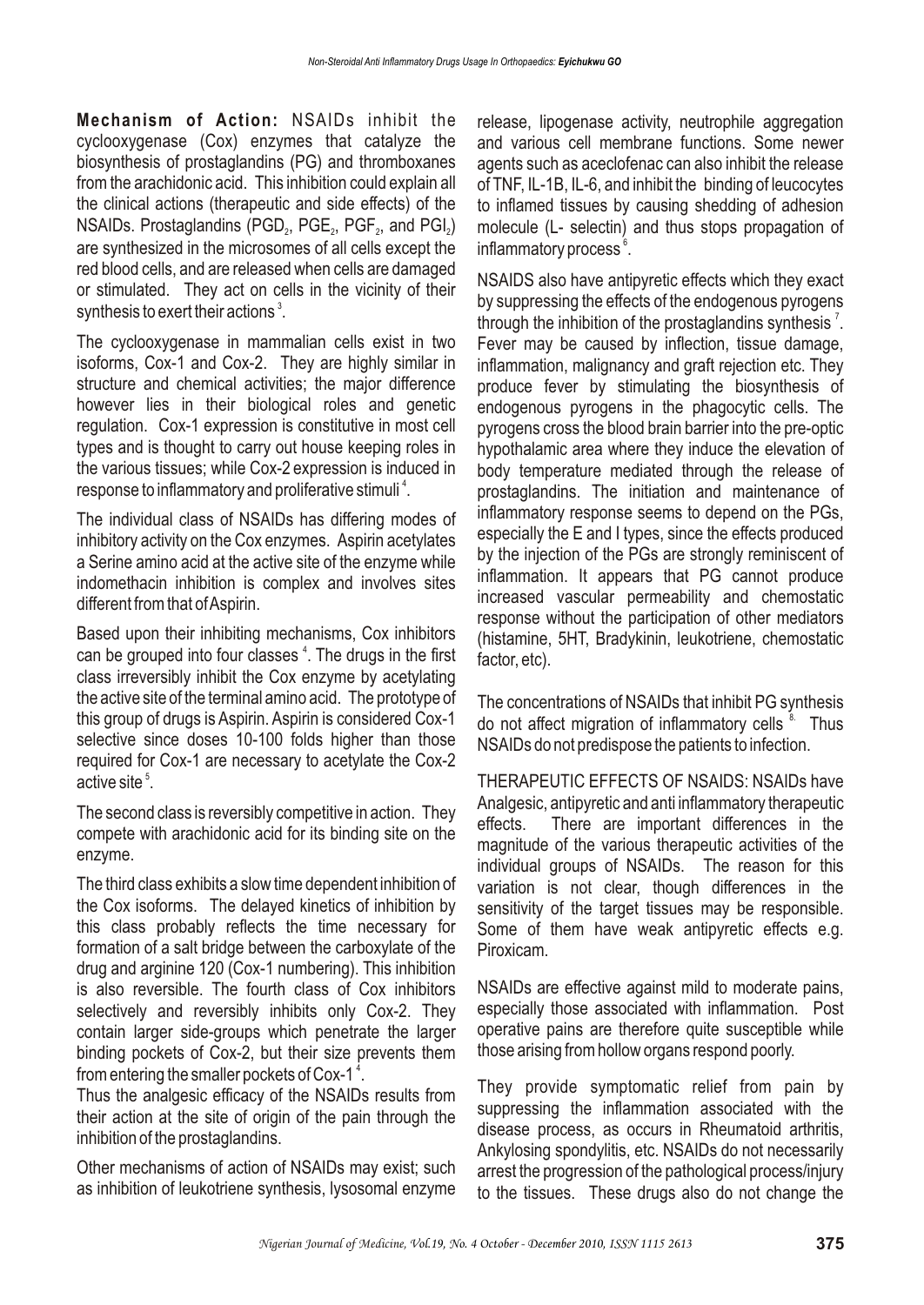perception of sensory modalities other than pain. They do not cause dependence and are therefore free from the CNS side effects of opioids.

SIDE EFFECTS: These are other unwanted effects of NSAIDs. Because they share many therapeutic effects, Aspirin-like drugs also share many side effects.

GASTRIC IRRITATION: This seems to be the most common side effect of NSAIDs. There is considerable variation in their tendency to cause this side effect. The gastric erosion effect is through both direct mucosal irritation and indirectly through the inhibition of PGI, and PGE, synthesis. These gastric prostaglandins promote the secretion of cytoprotective mucus in the intestines while inhibiting the acid secretion by the stomach. Analogs of these PGs can prevent mucosal damage; including that induced by anti-inflammatory drugs  $^{\circ}$ .

Renal Dysfunction: NSAIDs have variable tendency to produce renal papillary necrosis and thus renal failure in certain predisposed patients. They however have little effect on renal function in normal subjects. They decrease renal blood flow and glomerular filtration rate in hypovolaemic patients, and those with congestive cardiac failure, renal insufficiency, chronic renal disease and liver cirrhosis. These effects appear to be as a result of the loss of the vaso-dilation effect of the renal prostaglandins which ordinarily mitigate the vaso-constrictive effects of nor-epinephrine and angiotensin II, thus allowing the pressor mechanisms to overplay. Thus the syndrome of analgesic nephropathy is also seen even with the newer generations of NSAIDs<sup>10</sup>.

FLUID RETENTION: NSAIDs promote salt and water retention by reducing the prostaglandininduced inhibition of the chloride resorption and inhibition action of the antidiuretic hormones. Significant edema may therefore develop in some patients on prolonged usage of NSAIDs; especially in those with low cardiac reserve who may show signs of overt cardiac failure. The abuse of analgesic mixtures is much more commonly associated with this problem and the development of chronic interstitial nephritis and papillary necrosis  $<sup>11</sup>$ . The injury is</sup> expectedly insidious in onset and initially manifest as reduced concentrating ability which may progress to irreversible renal insufficiency and outright chronic renal failure if misuse continues. Females are involved more often and there is usually a history of recurrent urinary tract infection with emotional disturbances.

CNS Side Effects: Headache, dizziness, confusion and occasionally, loss of consciousness have all been observed in patients taking NSAIDs especially among the elderly.

Coagulation: NSAIDs cause disturbances in platelet function by inhibiting the formation of thromboxane  $A_2$  (a potent platelet aggregator) through the cyclooxygenase pathway. Aspirin causes the most of such inhibition of all the drugs in the class. The inhibition lasts the life time of the individual platelet. This inhibition of platelet aggregation accounts for the increase in bleeding time in patients taking NSAIDs. Thus, their use prior to surgery or trauma might cause coagulation problems and lead to significant increase in blood loss. Thus NSAIDs should be stopped at least a week to any elective surgery.

Precipitation/Aggregation of Allergies: About 20-25% of adults with Asthma and other allergies will experience this syndrome on ingestion of NSAIDs. It is however rare in children.

The underlying mechanism is unclear and does not appear to be immunologic. It appears that the inhibition of the Cox enzymes and the diversion of the arachidonic acid metabolism towards the formation of increased amounts of leukotrienes and other products of the pathway may be responsible.

A variety of manifestations are observed, ranging from bronchial Asthma, vasomotor rhinitis, Bronchoconstriction, laryngeal edema, angionuerotic edema to complete cardiovascular collapse.

The above view however does not explain why only a minority of the patients with allergies display the reaction while taking Aspirin-like drugs.

Prolongation of Gestation and Labor: PGE and PGF are potent uterotropic agents that play major roles in the initiation and progression of labor. Thus, inhibition of PG can postpone Labor as well as prolong its course.

#### **INDICATION FOR NSAIDS IN ORTHOPAEDIC PRACTICE**

- i. Treatment of acute pain associated with inflammation as occurs in acute trauma and gouty arthritis.
- ii. Treatment of chronic pains associated with inflammation e.g. Rheumatoid arthritis, osteoarthritis and ankylosing spondylitis.
- iii. Suppression of inflammation and inflammatory edema following acute infections.
- iv. Treatment of febrile illness to reduce body temperature and as adjuncts in the treatment of acute infections.
- v. Prevention, control and treatment of myositis ossificans (hetertropic calcification). Indomethacin seems to be the drug of choice.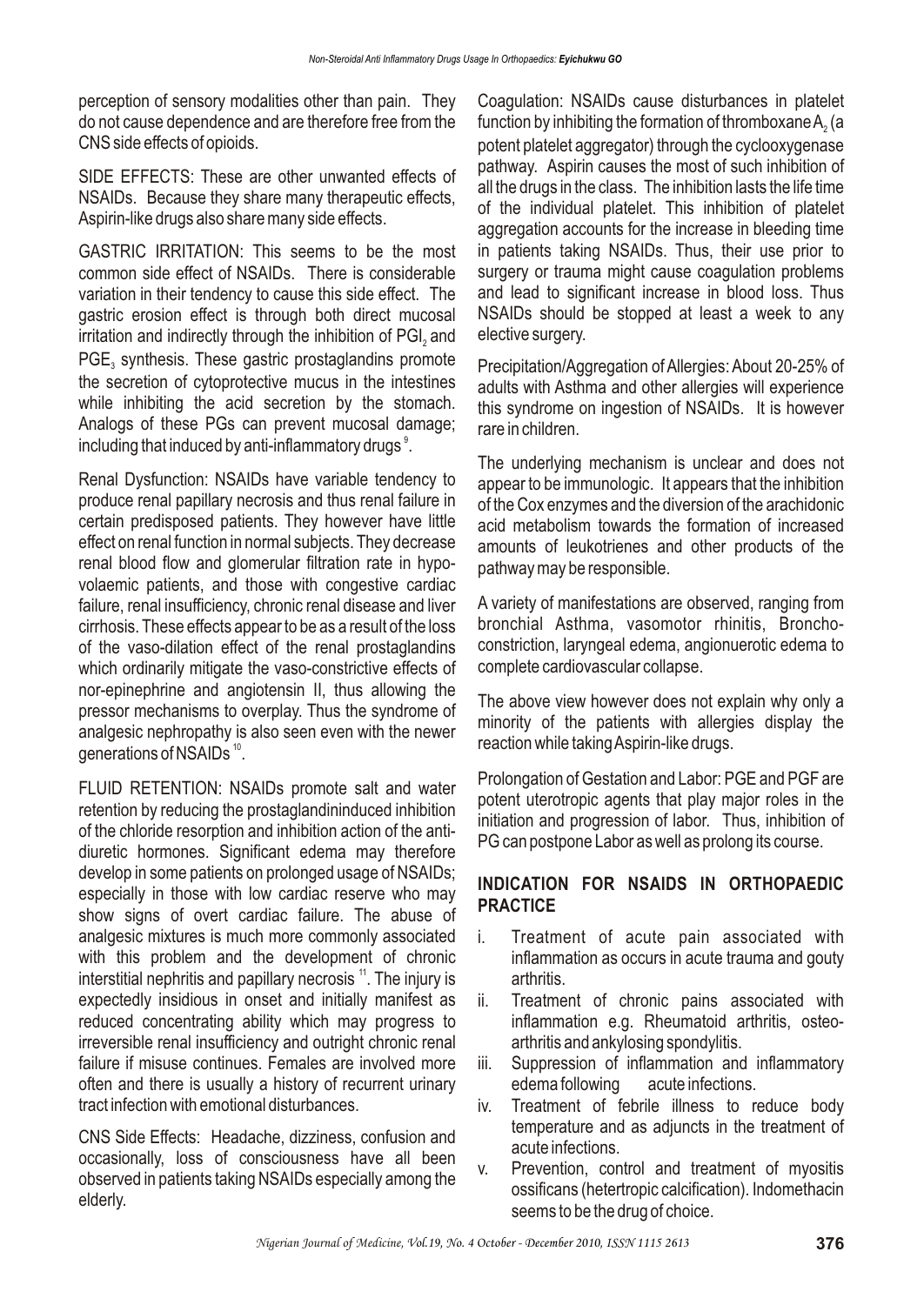- vi. Metastatic disease of bone
- vii. Management of Post operative pains.
- viii. Other Malignancies. Indomethiacin has proven usefulness as an antipyretic in Hogkins disease when the fever has been refractory to other agents.
- ix. Treatment of soft tissue rheumatism.
- x. Prevention of thromboembolic phenomenon on the arterial side of the vasculature.
- xi. Neuritis, lumbago and myalgias.

CONTRA-INDICATIONS TO THE USE OF NSAIDS: Hypersensitivity to Aspirin is a contra indication to therapy with the Aspirin-like drugs. Administration of any of these drugs could provoke a life threatening hypersensitivity reaction in the form of anaphylaxis.

CHOICE OF NSAIDS TO BE PRESCRIBED: The choice of an agent as a simple antipyretic or analgesic is seldom a problem. In the field of rheumatology however, this decision becomes complex and involves the consideration of a number of factors; and providing the patient with the most effective analgesic and precise dosing schedule for a specific pain problem is difficult and time consuming. These difficulties arise as a result of toxic side effects of these agents and the wide individual variations in the response to the therapeutic effects of the drugs; which seem to follow no specific pattern  $12$ . Thus several steps should be taken and several factors considered before analgesics are prescribed. To reach a therapeutic plan for the individual patient, detailed history and physical examination is necessary.

FACTORS TO CONSIDER: Age of the Patient: Elderly patients are more prone to toxic effects of NSAIDS, especially the CNS and GIT problems. Drugs with less GIT side effects (e.g. cox-2 selective NSAIDS or ibuprofen) are preferred with commensurate dosage adjustments.

Pregnancy and Lactation: In children and pregnant women, the choice of drugs is considerably restricted (see side effects). Only drugs that have been extensively tested in children (Ibuprofen, Naproxen and Aspirin) should be prescribed.

State of health of the Patient (co-morbid conditions): Common diseases that could be made worse by the use of NSAIDs include Asthma, Renal and heart diseases (CCF). Patients with nasal polyps and history of allergies could display severe intolerance including anaphylaxis.

Dominant needed effect of the NSAID: Different NSAIDs have variable analgesic, antipyretic and antiinflammatory properties; for instance, piroxicam does not have any significant anti pyretic properties

Drug Interactions: The common drugs with which NSAIDs Interact includes: Digoxin, Methotrexate, Diuretics, anticoagulants and oral hypo-glycaemics, Cyclosporin and quinolones, etc. Drugs that bind heavily to plasma proteins are potentiated as they are usually displaced by NSAIDs.

The quinolones are commonly prescribed antibiotics in Orthopedics/traumatology and their interaction with NSAIDs should be noted.

Cost of the drugs, especially in relation to affordability by the patient.

Nature of the disease producing the pain: NSAIDs are most useful in diseases associated with inflammation.

Physical and Nutritional Status of the patient: Seriously physically debilitated patients tolerate NSAIDs poorly and have greater tendency towards toxicity especially CNS side effects.

Renal and Hepatic functions: (see side effects). Hepato-toxicity is commoner with Cox-2 selective NSAIDs.

Mental status and compliance ability to follow medical directives.

Family Support: The family should be made aware of the planned treatment program; and the Common Side effect to expect.

The basic rule in the choice of these drugs is to use the most effective drug or combination of drugs for relief of a specific pain state that produces the least serious or distressful side effects. The choice of NSAIDs for the treatment of arthritis is largely empirical. A drug is usually chosen after the above considerations and given for 1 2 weeks; if the therapeutic effect is adequate, treatment should be continued unless toxicity supervenes. Even when the alternatives are closely related chemically, a patient may do well on one agent and not the other (e.g. ibuprofen and ketoprofen).

#### USES IN SPECIFIC CONDITONS:

Metastatic disease of bone: Aspirin and Indomethacin are the analgesic drugs of choice for the initial treatment of pain associated with metastases to the bones. However, because of the severity of the side effects of these drugs especially indomethacin, it is advocated that their use be limited to 2-3 weeks and less toxic drugs then substituted by this time when the inflammation and pain is under control.

Osteoarthritis: This is probably the commonest singular indication of NSAIDs in our environment. The choice of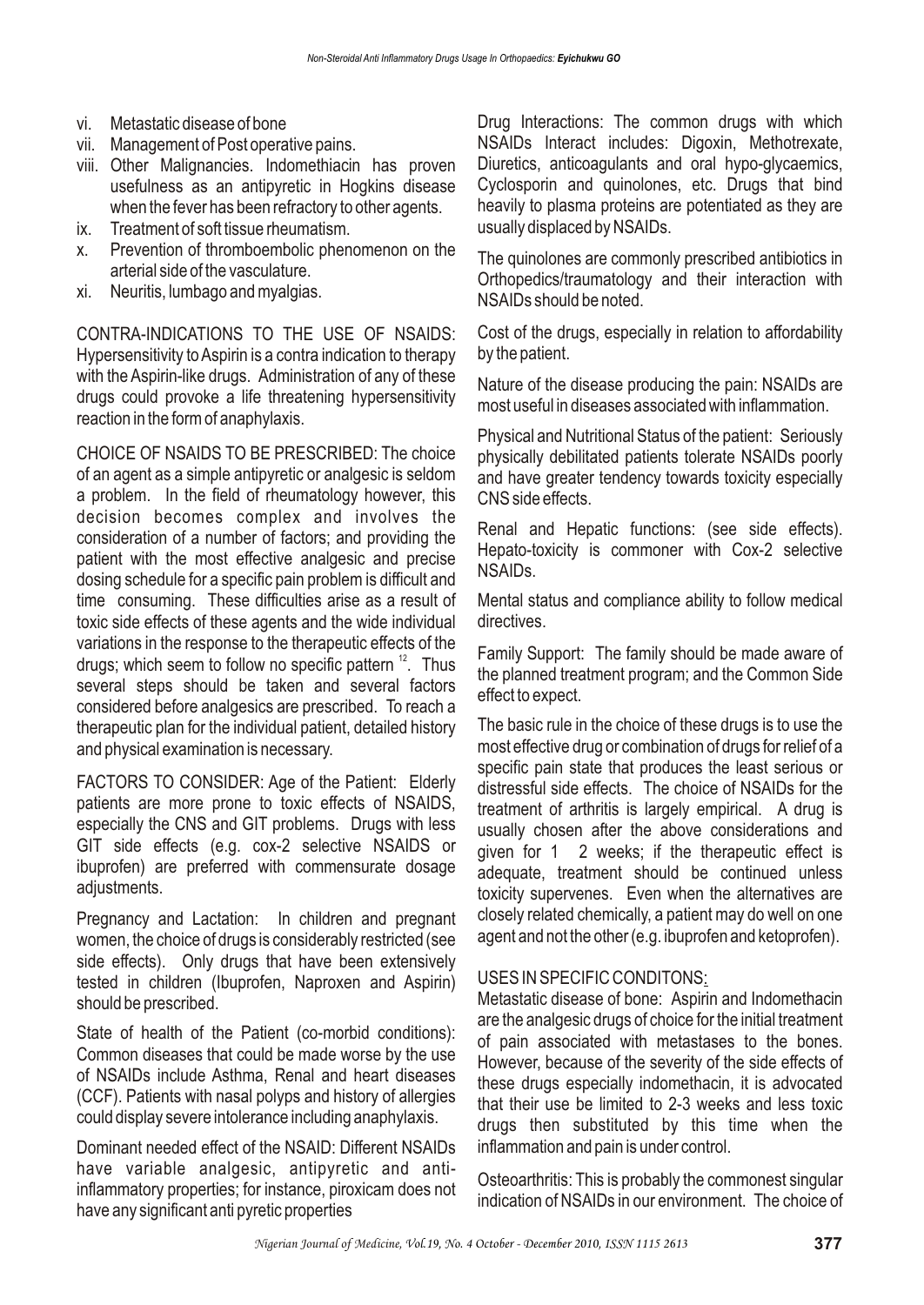drugs is empirical and the administration cyclical, depending on the state of exacerbation and remission of the disease. The lowest effective dose should be used at any given time; and monitoring the patient for the common complication is paramount. Similar therapeutic approach is applied in the management of rheumatoid arthritis and ankylosing spondylitis.

Treatment of gout and pseudo gout: NSAIDs in high doses are quite useful in treatment of these conditions. Indomethacin and phenylbutazone have added uricosuric effects.

Treatment of fractures: The Cox enzymes play important roles in fracture repairs. Thus inhibition of these enzymes may delay bone healing  $5.$  Gerstenfeld et al.<sup>13</sup> noted that Cox-2 specific anti-inflammatory drugs inhibit fracture healing more than non-specific traditional NSAIDs and that the magnitude of the effect is related to the duration of treatment. Thus cautious use of NSAIDs in patients with fractures is advocated. It is recommended that the duration be limited to a maximum of five days. Discontinuation of the NSAID results in the return of the level of the PGs (PGE $_2$ ) in a few days and restoration of the healing potential/strength to levels similar to the control.

Soft tissue injuries: NSAIDs are very useful in the relief of pains arising from soft tissues, especially when used in combination with skeletal muscle relaxants; since muscle spasms contribute significantly to the severity of the pain. In severe injuries inject able NSAIDs are advocated.

Post operative Pain: NSAIDs can be superior to the opioids in some situations such as following chest surgeries because of the respiratory depressant effects of opioids. It has also been shown that clonixin and anilonicotinic acid derivatives NSAIDs at doses of 600 mg is as effective as 10 mg of morphine for the relief of post operative pain.

COMPLICATIONS OF USE OF NSAID: These arise from the side effects of NSAIDs. The safety of drugs used in pain management has become of utmost concern to clinicians world wide due to GIT ulceration caused by nonselective NSAIDs with rising incidents globally. These complications are commoner in the patients taking NSAIDs for prolonged period (> 6 weeks), but could also occur following ingestion of a few doses; especially the GIT complications.

Gastro-intestinal Complications are the commonest and occur in the form of dyspepsia, gastric erosion, upper gastro intestinal bleeding, obstruction and perforation  $14$ .

Peptic ulcer disease can develop from the gastric erosion. NSAIDs are also associated with lower GIT harm  $15$ 

In the urogenital system, papillary necrosis, chronic interstitial nephritis and chronic renal failure can occur following prolonged use of NSAIDs. They are also associated with acute renal failure  $^{16}$ .

Congestive Cardiac failure and chronic edema are associated with prolonged consumption of NSAIDs  $17, 18$ . Other complications include anaphylaxis / allergies, Blood dyscrasias of various types, auto immune haemolytic anaemias and toxicity. The fenamic acid and pyrazolon derivatives are more associated with blood dyscrasias than the other classes of NSAIDs.

ABUSES OF NSAIDS: This group of drugs is probably the most commonly abused in the West African Sub region. The causes of these abuses stem from:

Poor prescription habits by health professionals. It is common to see or hear a Doctor, Pharmacist and other Paramedics make prescriptions of analgesics over a telephone or casually during a discussion without attention to the due process as outline in the choice of NSAIDs. This malpractice gives the wrong impression to the public that NSAIDs are no serious drugs and can be taken randomly.

Indiscriminate ingestion of combinations of NSAIDs of same or different class/generics by self medicating patients and those being treated by quacks and charlatans. This predisposes to higher complication incidence.

The proliferation by the pharmaceutical companies of different brands and generics with little or no difference.

Over the Counter Purchase of NSAIDs

This is even encouraged by the Pharmacists/Companies in their adverts -- If symptoms persist after three days, consult the Doctor. In the USA and UK, some of the less toxic brands like ibuprofen can be purchased over the counter but people are more discrete.

Preventive Strategies to Reduce Complications of NSAIDs Despite the fact that the efficacy of the NSAIDs is well documented across multiple indications, it is also recognized that patients who use these agents are at increased risk of upper gastro intestinal toxicity. Some important risk factors which heighten the rate of the NSAID associated upper gastro- intestinal toxicity have also been identified. These have necessitated the formulation of some preventive strategies and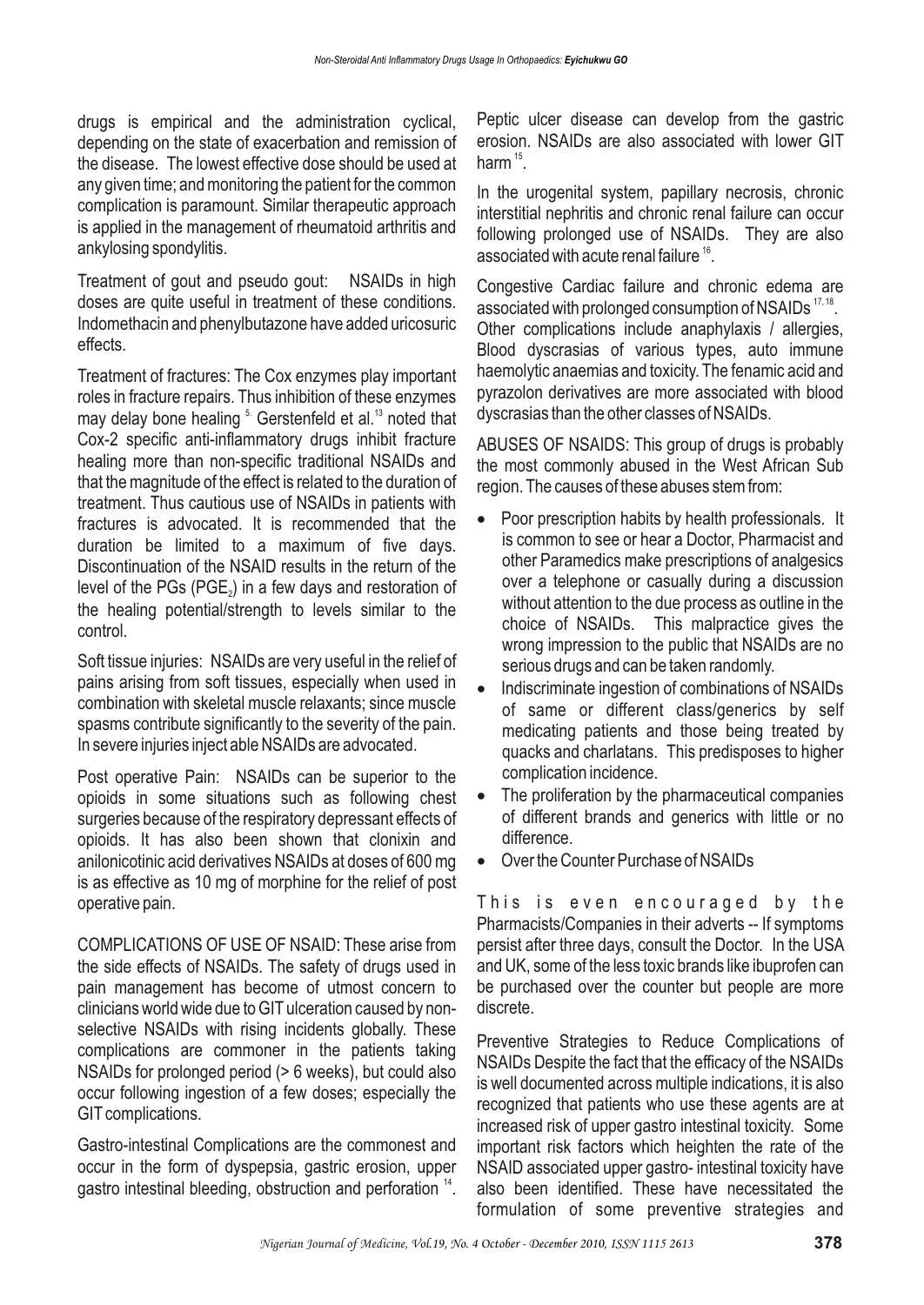guidelines to minimize these adverse systemic effects and improve upper gastro-intestinal outcomes in patients taking NSAIDs. This is important in Orthopedics/Trauma care since NSAIDs are the most commonly used drugs. The preventive strategies include:

v Treatment of Helicobacter Pyloric Infection.

Helicobacter pyloric infection is strongly associated with Gastro intestinal diseases such as chronic active gastritis and peptic ulcer disease<sup>19</sup>, especially in patients who use NSAIDS<sup>20</sup> in whom it increases the risk of ulcer two to four folds $^{21}$ . The need for the eradication of the H. pylori infection before commencing a patient on NSAID $^{22}$  is thus obvious, especially in orthopedic patients most of whom are regular and chronic users of this class of very useful drugs.

Different treatment regimens for H. Pylori eradication exist but none of them has an optimal eradication rate. The combination of a proton pump inhibitor or Ranitidine bismuth citrate plus clarithromycin plus amoxicillin or metronidazole for 7-14 days had been proposed as first line therapy for this purpose  $^{23}$ .

In the field of Orthopedics/Trammatology NSAIDs are commonly prescribed for acute pains and emergencies; and this make it impracticable to aim at the eradication of the H. pyloric infection before their use. Besides, the facilities for diagnosis of this infection can only be found in four centers in the West African sub region. The infection can be diagnosed using the Chair side 13c urea breath test and through histological examination of gastric endoscopic biopsy specimen  $24$ . Because of the above difficulties and peculiarities of Trauma/Orthopedic practice, we recommend that patients who are going to be placed on regular NSAIDs for prolonged period should be treated for Helicobacter Pylori at the same stage. Since there is no significant negative drug drug interaction between the NSAIDs and Maastrict 2-2000 recommended first line drugs (Proton Pump Inhibitor, Ranitidine, Clarithromycin, Amoxicillin)<sup> $^{23}$ </sup>, these could be administered alongside with the NSAIDs. However, in patients who need other prescriptions that may lead to increased chances of side effects and complications, the treatment of H. Pylori infection can be suspended until the acute pain abates when NSAIDs can be discontinued temporarily and the anti H pylori agents administered before recommencing the drugs. During this period Acetaminophen and tramadol can be used for pain control.

H Pylori are normal commensals of the oral cavity, especially in dental plague. It has been shown that there is a direct relationship between the number/quantity in dental plaque and severity of peptic ulcer diseases  $25,26$ . Hence, it might be possible that direct inoculation of gastric mucosa by H. pylori occurs from the oral cavity, especially in patients with poor oral hygiene  $24$ .

### v Gastro Protective Agents:

The use of gastro protective agents (GPA) had consistently been recommended in the preventive strategies and guidelines for Patients receiving NSAIDs. The gastro protective agents include Misoprostol, proton pump inhibitors (PPI) and Histamine receptor antagonists<sup>27</sup>. These agents reduce the well recognized upper gastro-intestinal symptoms and ulcer complications associated with non-specific (traditional) NSAIDs, especially in high risk patients  $24$ . The problem with the use of the GPAs in our environment where most patients are poor is additional cost and the possible reduction in compliance by the Patients. However adequate Patient education and motivation can readily obviate it. It appears however that a lot of the prescribers of NSAIDs do not appreciate the benefits of the GPAs and therefore under utilize them; a problem that is not peculiar to developing countries like Nigeria  $^{28}$ .

v Cox-2 Selective Inhibitors (Coxibs):

The use of Cox-2 specific inhibitors (Coxibs) has been known and recommended as part of the preventive strategies to improve gastro-intestinal outcome in NSAID users $^{28}$ . They reduce the gastro-intestinal symptoms and ulcers in patients using NSAIDs especially in high risk patients. The evidence in reducing upper gastro-intestinal bleeding is considerable for Coxibs compared to gastro-protective agents prescribed with NSAIDs $^{24}$ . The major problem associated with Coxibs in our environment is the prohibitive cost and the risk of cardiovascular adverse events than with traditional NSAIDs. Thus the prescription of these agents in orthopedic patients who use NSAIDS for prolonged periods should be done with caution especially in those with cardiovascular complaints<sup>29.</sup>

v Regular Dental Check-up and Treatment of Dental Caries:

The treatment of dental caries to eliminate the plaque and reduce the population of H. pyloric has been proposed as a preventive strategy, especially in those with poor oral hygiene $^{24}$ . Improvement in dental hygiene and health is readily achievable through simple patient education at first contact. The use of chlorhexidine mouth rinse in Patients with poor oral hygiene as a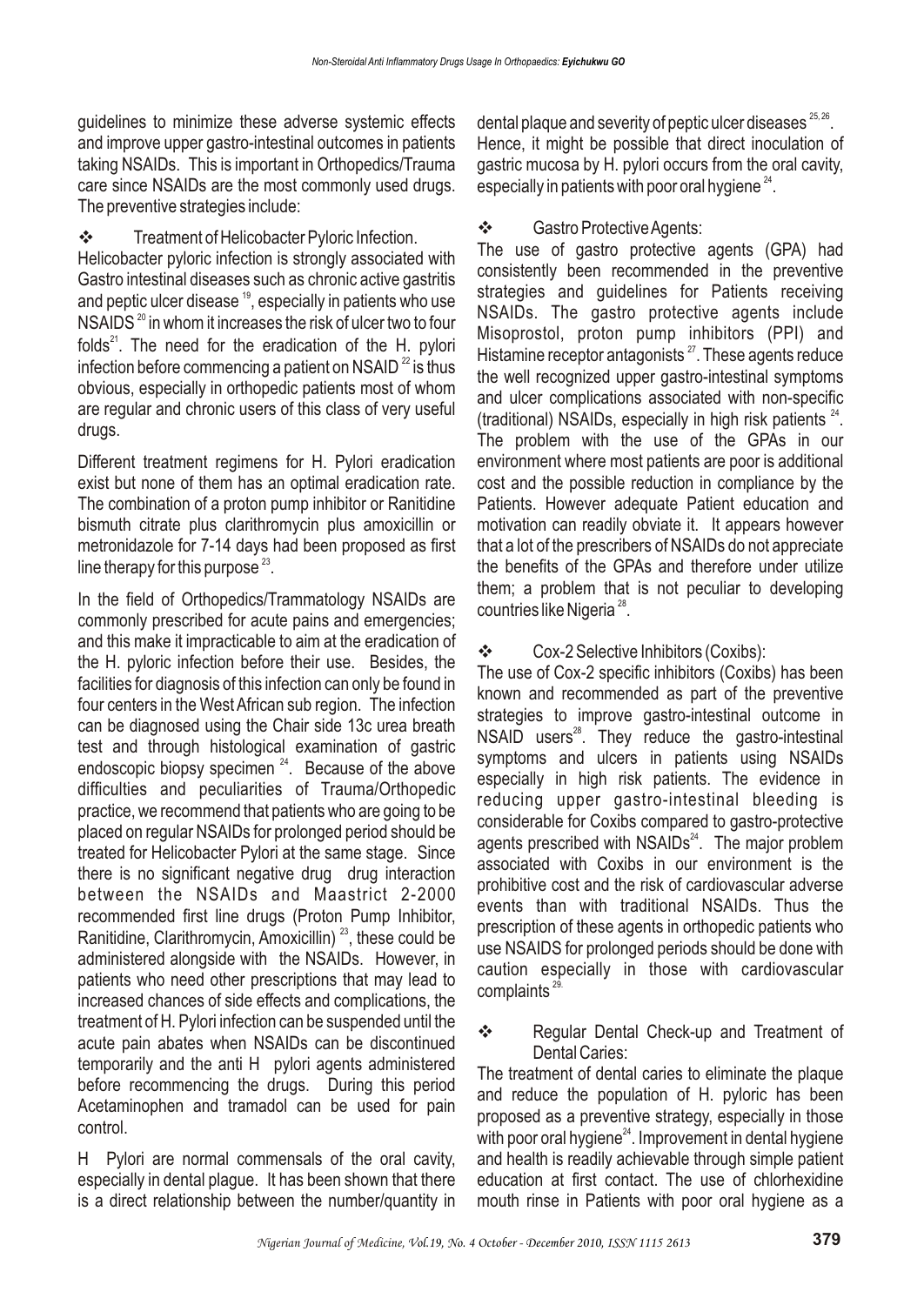chemical means of reducing plaque and microbial population of the buccal cavity can be of immense help in trauma/orthopedic Patients with acute pain; in whom there may be urgent need to commence the NSAIDs before a Dentist's consult. Regular dental check-up is advocated in the chronic users of NSAIDs as seen in orthopedic practice.

- v Finally, the cyclical use of NSAIDS in some Orthopedic conditions Like Osteo-arthritis and Rheumatoid Arthritis; that require prolonged use of NSAIDs may be helpful in reducing the complications. The use of drugs combinations that contain NSAID and gastroprotective agents is advocated in these chronic users.
- ❖ Generally, when skeletal muscle relaxants are prescribed together with NSAIDs for diseases associated with spasm of the muscles, lower doses of NSAIDs are often usually needed. Higher doses of NSAIDs predispose the patient to greater complication rate. The use of topical agents also generally reduces the effective systemic dosage of NSAIDs with possible reduction in the incidence of complications.
- $\div$  It is important to note that complications of NSAID usage are more common when taken with other drugs than when taken alone. Thus the fewer the number of other drugs prescribed with NSAIDs the safer for the patient.
- ❖ Most Patients who experience severe chronic pains require strong Psychological support. This is often accomplished by the attitude of the Physician which should be reassuring, cheerful, sympathetic and understanding; as most patients are quick to sense an attitude of hopelessness or lack of interest on the part of the physician and other health workers. Thus the physician and the members of his team should do every thing possible to provide a sense of security and assure the patients that attempts will be made to

#### References

- 1) Hernandez DS, Garcia-Rodriguez LA; Association between non-steroidal anti inflammatory and upper gastro-intestinal tract bleeding and perforation: An over view of epidemiological studies published in the 1990s. Arch Inter Med. 2000; 160: 2093-2099
- 2) Laine L; Approaches to non-steroidal anti-inflammatory drug use in the high risk Patient. Gastrol. 2001; 120: 594-606
- 3) Narumiya S, Sugimoto Y, Ushikubi F; Prostanoids receptors: structure, properties and function. Physiol. Rev. 1999; 79: 1193- 1226

relieve their suffering by all available means since GIT complications of NSAIDs appear to be commoner in depressed patients.

### **CONCLUSIONS**

NSAIDs are the most commonly prescribed group of drugs in Orthopedics and Trauma practice. They constitute a great asset to the Doctors and Paramedics who deal with pains caused by inflammation. They are quite effective in the relief of pains of this nature, but their usage is froth with significant life threatening complications; mainly resulting from their mechanism of action. The newer cox-2 selective inhibitors therefore appear safer than the traditional non-selective inhibitors, in terms of complication profile.

The more toxic NSAIDs like fenamic acid and pyrazolon derivatives should only be prescribed when the patient does not respond well to safer drugs, and this must be with circumspection and for short periods.

A high index of suspicion of the possibility of development of the complications and adequate monitoring of the patient on the drugs is paramount. The assessment of the renal function should be done twice yearly.

Health workers are responsible for a greater percentage of the abuses of these drugs as a result of their attitude towards them.

A good knowledge of the preventive strategies is sine quanon in the use of NSAIDs in Orthopedics and Trauma practice.

#### **RECOMMENDATIONS**

We suggest better education for Orthopedic and Trauma Surgeons, Trainees Surgeons, Doctors, Paramedics and patients on the risks associated with NSAID use. The development of preventive strategies for our environment (the West African sub region) is overdue to determine appropriate guidelines toward the goal of preventing NSAID associated complications.

- 4) Miffin RC. Powell D; Cycloxygenases. The regulatory peptide letter. A quarterly clinical review; vol. viii, No. 4. 2001
- 5) Nwadinigwe CU, Anyaehie UE; Effects of cyclooxygenase inhibitors on bone and cartilage metabolisma review. Nigerian. J. Med. 2007; 16(4): 290-294
- 6) Borenstein D; Anti- inflammatory actions of aceclofenac. Am J Ther,1995; 2(12): 978-983
- 7) Milton AS; Prostaglandins in fever and mode of action of antipyretic drugs. In pyretics and anti-pyretics; Hand book of experimental pharmacology, vol. 60 (Milton AS ed.) Springer-Verlag, Berlin. 1982. 257-303